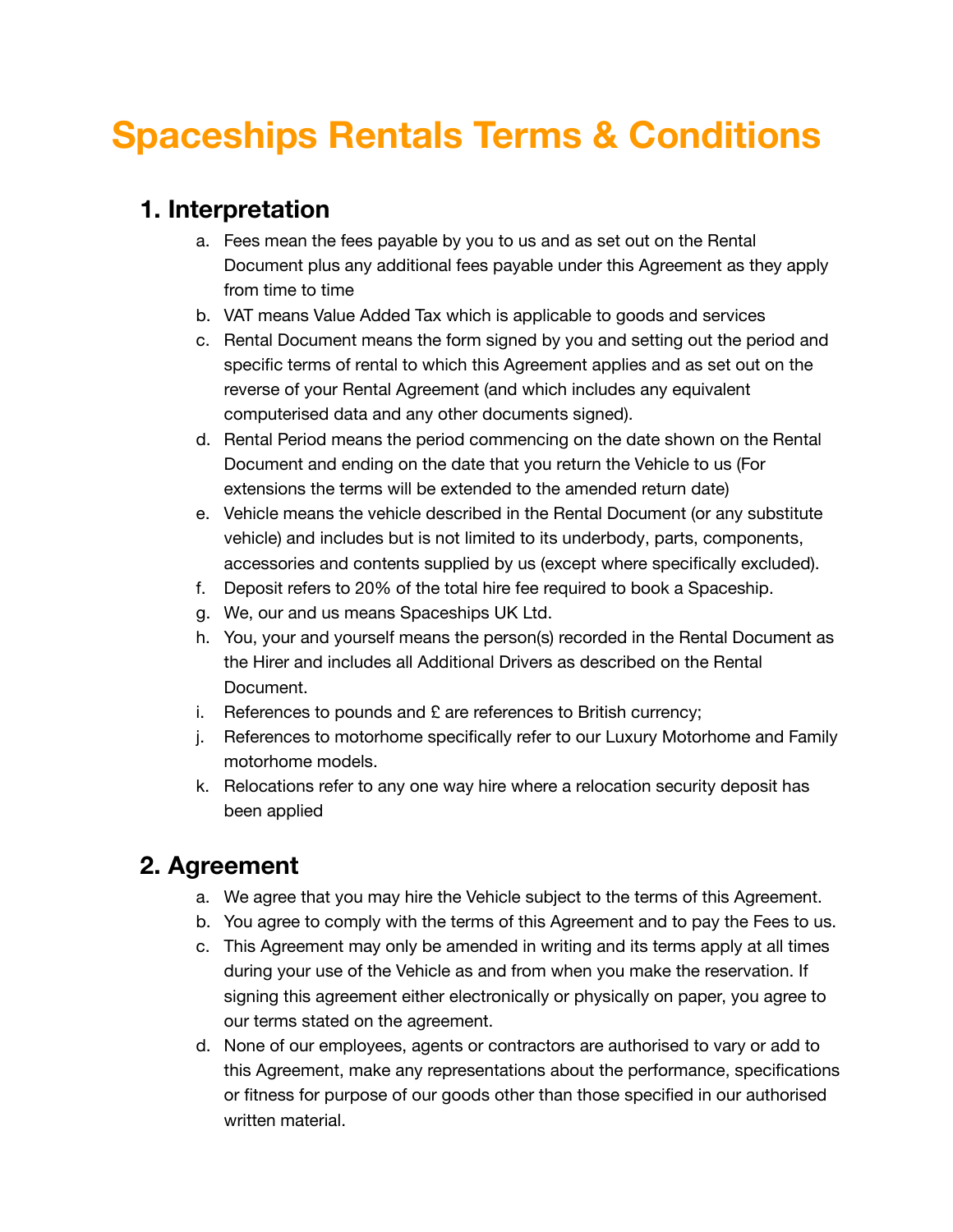e. You agree that all such unauthorised warranties and representations are expressly excluded.

## **3. Driver**

- a. You agree and acknowledge that:
	- i. Only you will drive the Vehicle;
	- ii. You have not been convicted of, or have charges pending, for an offence relating to driving a vehicle:
		- 1. Under the influence of alcohol or drugs; or
		- 2. With a blood alcohol level over any legal limit, in respect of which the term of the penalty has not been fully served or served at all;
	- iii. You are 21 years of age or) and hold a valid current unrestricted or probationary motor vehicle drivers license (learners permits are not acceptable);
	- iv. You have not been refused or had any motor vehicle insurance cancelled for any reason within the three years prior to the Rental Period;
	- v. You have held a full and valid drivers licence or probationary licence for 1 year or more (2 years for drivers aged 21-24).
	- vi. You have an accident free record if aged 21-22.
	- vii. You have a licence approved by all worldwide countries accepted by the UK government.

# **4. Where You Can and Cannot Drive the Vehicle**

- a. You must only use the Vehicle on sealed roads.
- b. You must not travel outwith the following countries with your spaceship: The UK and all Member countries of the EU (European Union – Austria, Belgium, Bulgaria, Croatia, Cyprus, Czech Republic, Denmark, Estonia, Finland, France, Germany, Greece, Hungary, Ireland, Italy, Latvia, Liechtenstein, Lithuania, Luxembourg, Malta, Netherlands, Poland, Portugal, Romania, Slovakia, Slovenia, Spain, Sweden, United Kingdom) plus Andorra, Iceland, Norway, Serbia and Switzerland. You are also responsible for understanding and adhering to the laws of each country you travel to.
- c. You must not drive or take the Vehicle:
	- i. On any road which is closed or restricted; or
	- ii. On beaches or through streams, dams, rivers or flood waters; or
	- iii. To any other area which we have, in our discretion, advised you not to enter.
- d. If you get stuck off road (including sides of road) you will be liable for the recovery charges irrespective of the insurance option chosen.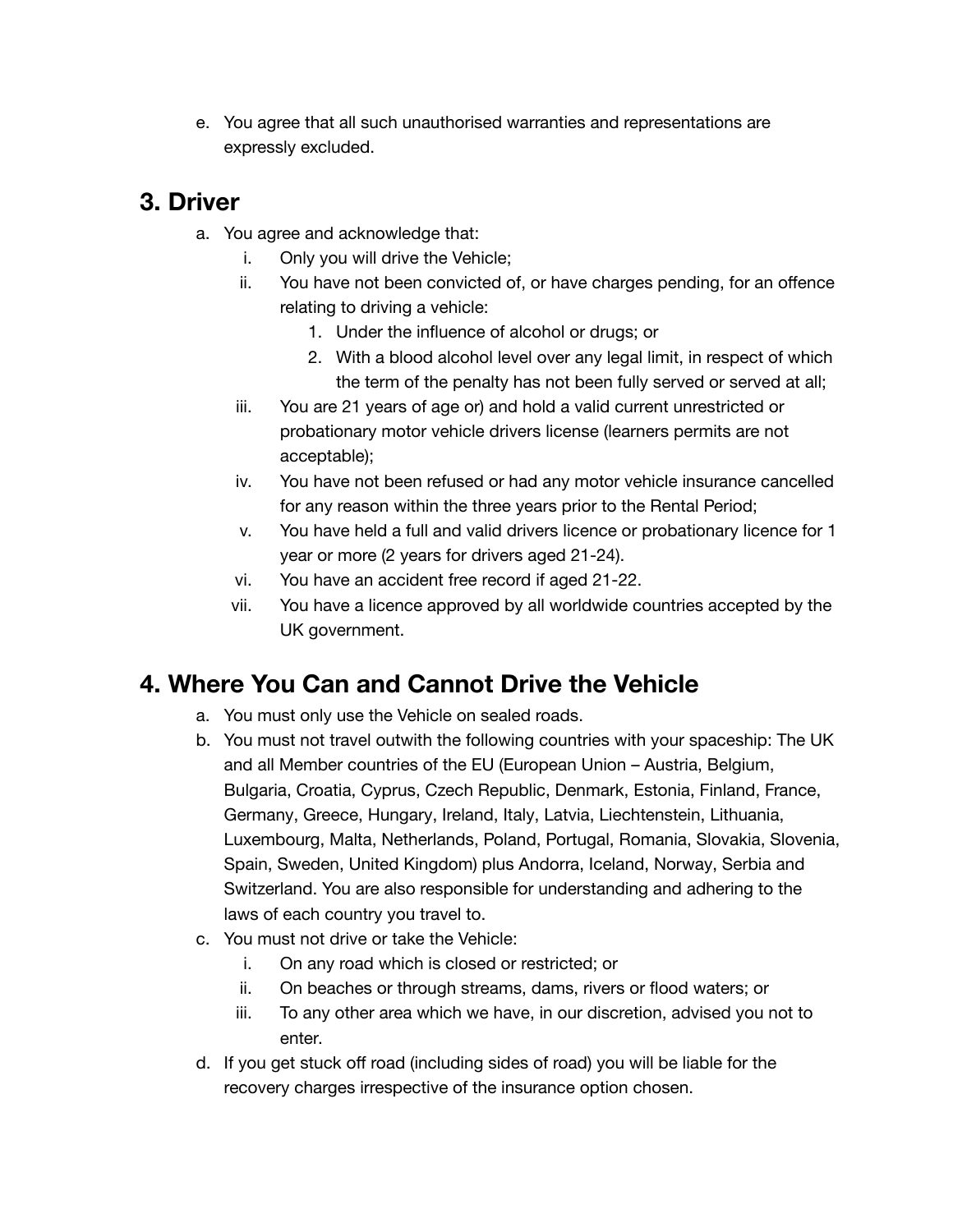- e. In the event of taking one of our vehicles to an unapproved country, the following will apply:
	- i. You will not be covered under any Spaceships insurance policy.
	- ii. Spot fine of up to £1000 may be applied at Spaceships discretion per unauthorised country that you visit.
	- iii. Any cost including and not limited to theft and damage incurred to spaceships caused by your visit to an unauthorised country will be charged to you alongside an administration fee.
	- iv. Spaceships reserve the right to terminate your hire immediately or request you to take the shortest and safest route back into a pre-approved country as authorised by Spaceships.
- f. It is your responsibility to check winter tyres regulations where you are travelling to. For the avoidance of doubt Spaceships Rentals do not supply vehicles with Winter Tyres as standard.

# **5. Use of the Vehicle**

- a. You must not:
	- i. Allow the Vehicle to be used for any illegal or dangerous purpose, race, contest or performance test of any kind if you do you may be charged up to an unlimited amount including fees to collect the vehicle;
	- ii. Allow the Vehicle to be used to tow or push anything unless authorised in writing by us and unless correctly secured;
	- iii. Carry more passengers than may be properly accommodated by the seat belt restraints provided in the Vehicle, or carry a greater load than that for which the Vehicle was built;
	- iv. Permit passengers to travel in the Vehicle unless they are seated in forward-facing seats (except for the Motorhome) and are properly restrained with the seat belts provided in the Vehicle;
	- v. Be under the influence of alcohol, drugs or have a blood alcohol content that exceeds the legal limit in the country in which the Vehicle is driven;
	- vi. Allow the Vehicle to be used to carry passengers for payment of any kind or sublet or hire the Vehicle to any other person;
	- vii. Use cookers inside the cabin of the Vehicle (excluding the motorhome) or in a dangerous manner;
	- viii. Transport any animal in the Vehicle other than a Guide Dog;
	- ix. Use the Vehicle when it is damaged or unsafe;
	- x. Use the Vehicle to transport goods other than those which would be reasonably contemplated in connection with the permitted purpose of the Vehicle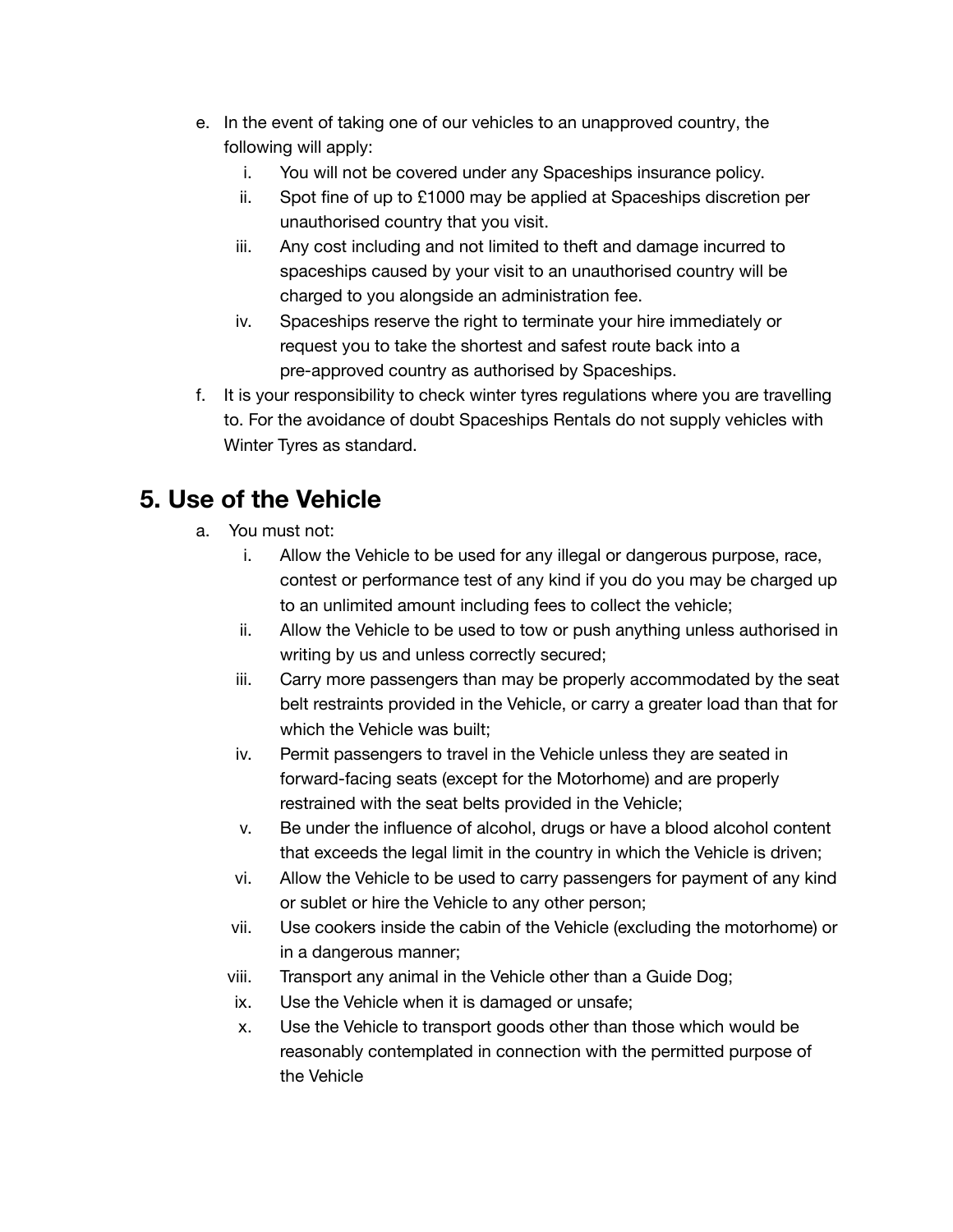- xi. Without our prior written consent, use the Vehicle to carry any inflammable, explosive or corrosive substance other than that which has been provided by us;
- xii. Use the Vehicle in contravention of any law;
- xiii. Transport any children in a manner which is not following the law set out in the country/countries visited.
- b. You acknowledge that cover may be denied under Minimum Insurance (CDW), "Half Cover" and "All Inclusive" insurance if you do not adhere to our terms and conditions

## **6. Deposit & Cancellation**

- a. You must pay us a non-refundable deposit of 20% when you request and book a reservation.
- b. Failure to collect a Vehicle on the confirmed booking date will result in the loss of that hire day unless pre-approval from Spaceships has been sought no later than 48 hours prior to the commencement of the booking. We reserve the right to release the Vehicle 24 hours after your scheduled pick up if you have not advised us of any change to your pick up date, a 100% cancellation fee will apply.
- c. If you have commenced your travel and decide that you want to extend the hire period then you must first contact us for approval (at our discretion). On receipt of our approval, you must pay in advance for the additional days hired at the agreed rate. This must be in writing.
- d. Our cancellation fees are as follows:
	- i. If cancelled 31+ days prior then forfeit 20% of gross rental
	- ii. If cancelled 21-30 days prior then forfeit 50% of gross rental
	- iii. If cancelled 8-20 days prior then forfeit 75% of gross rental
	- iv. If cancelled 0- 7 days prior then forfeit 100% of gross rental
- e. If a booking is cancelled your booking agent may charge additional fees to the charges set out in clause
- f. You are strongly encouraged to purchase travel insurance as there are no exemptions to the terms in clause 6.d.
- g. If you have booked a relocation with Spaceships and you fail to complete the relocation i.e. Don't pick up and/or drop off in the specified locations, then you will be charged the security deposit as well as your hire; our normal cancellation policy doesn't apply to relocations.
- h. Spaceships have the right to cancel a booking within 24hrs of the booking being made. If cancelled, then an alternative will be given but if you would not like to take up the alternative then we will refund you your hire.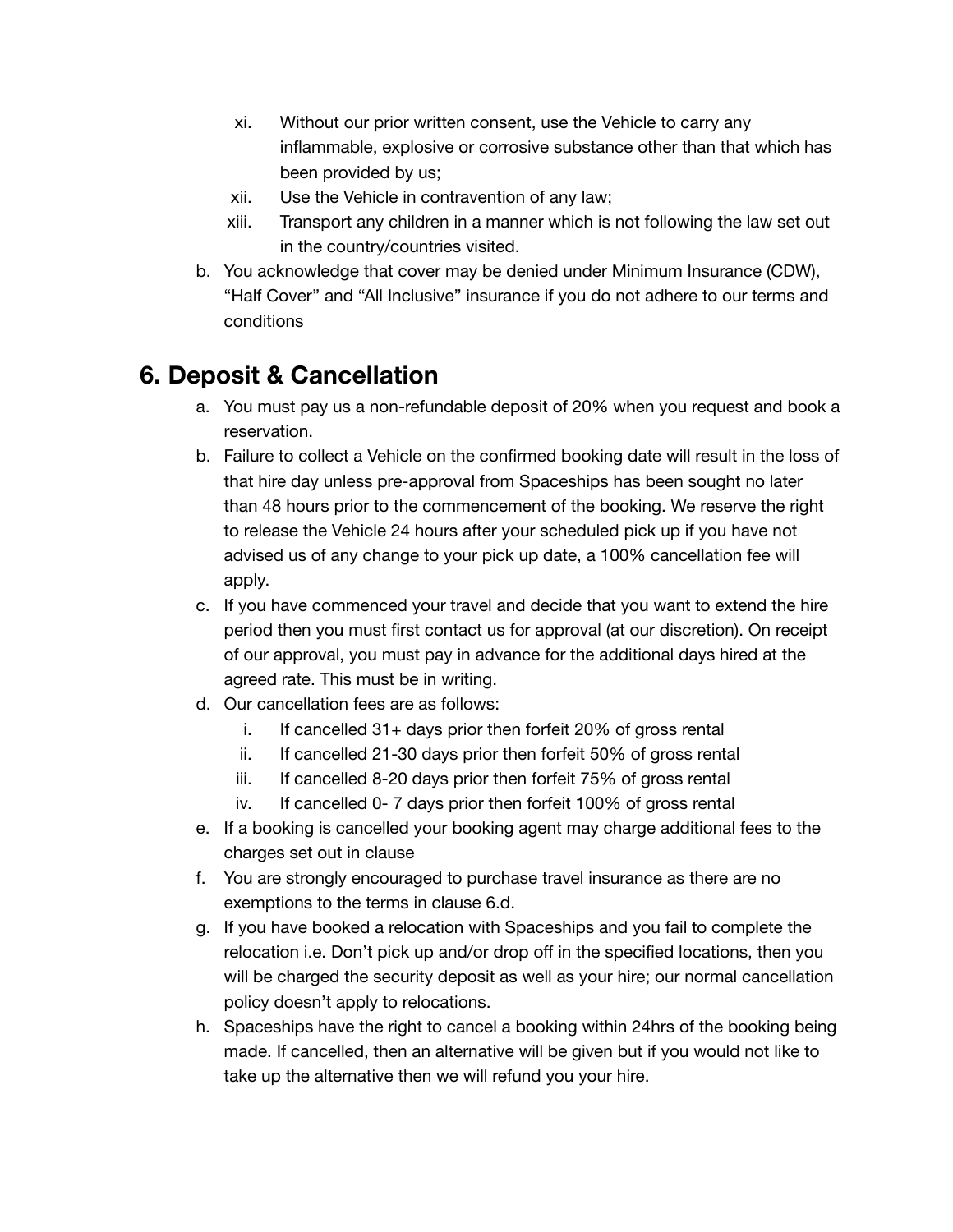i. Cancellations made by Spaceships entail a 100% reimbursement of the total hire. Spaceships are not liable for any further costs incurred.

## **7. Payments**

- a. You agree to pay the remaining balance for your hire at least 7 days before collection at payment.spaceshipsrentals.co.uk.
- b. You must Immediately pay or reimburse us for:
	- i. Any damage or loss to the Vehicle or to us which is not covered by insurance
	- ii. And anything mentioned in section 15. Hirer's Responsibility Charges and 16. Hirer's Responsibility - Motorhome Specific Charges
- c. Spaceships will take any payment due from the card associated with your booking.
- d. If your card is declined, Spaceships will give you 5 days to complete the payment with no additional charges. After this Spaceships will retry the transaction daily and add a £30 administration fee per failed transaction.
- e. If you have not paid the balance due to Spaceships within 30 days of this being due Spaceships will initiate legal action to recuperate this amount. Any legal fees will also be added to the amount due.

# **8. Bond**

- a. Credit Card details must be provided to us by you at the commencement of the Rental Period for the purposes of freezing the Bond
- b. You authorize us to hold a bond in the amount of £1,500 (£2,000 for motorhomes) on your credit card at the commencement of the Rental Period
- c. You authorise us to use the Bond to cover insurance excess costs (and any incidental costs) as a result of any accident or damage during the Rental Period. The bond amount will be deducted in full from your credit card if you are involved in an accident whilst using the Vehicle.
- d. The bond will be released when the Vehicle is returned provided no damage has occurred. The bond is applicable regardless of who is at fault and must be paid at the time the accident takes place, not at the completion of the rental. You acknowledge that you must pay for anything not covered by insurance or the Bond.
- e. If you are unable to pay the bond on pick up of the vehicle you will be required to purchase the all-inclusive insurance or cancel your trip with 100% cancellation fee.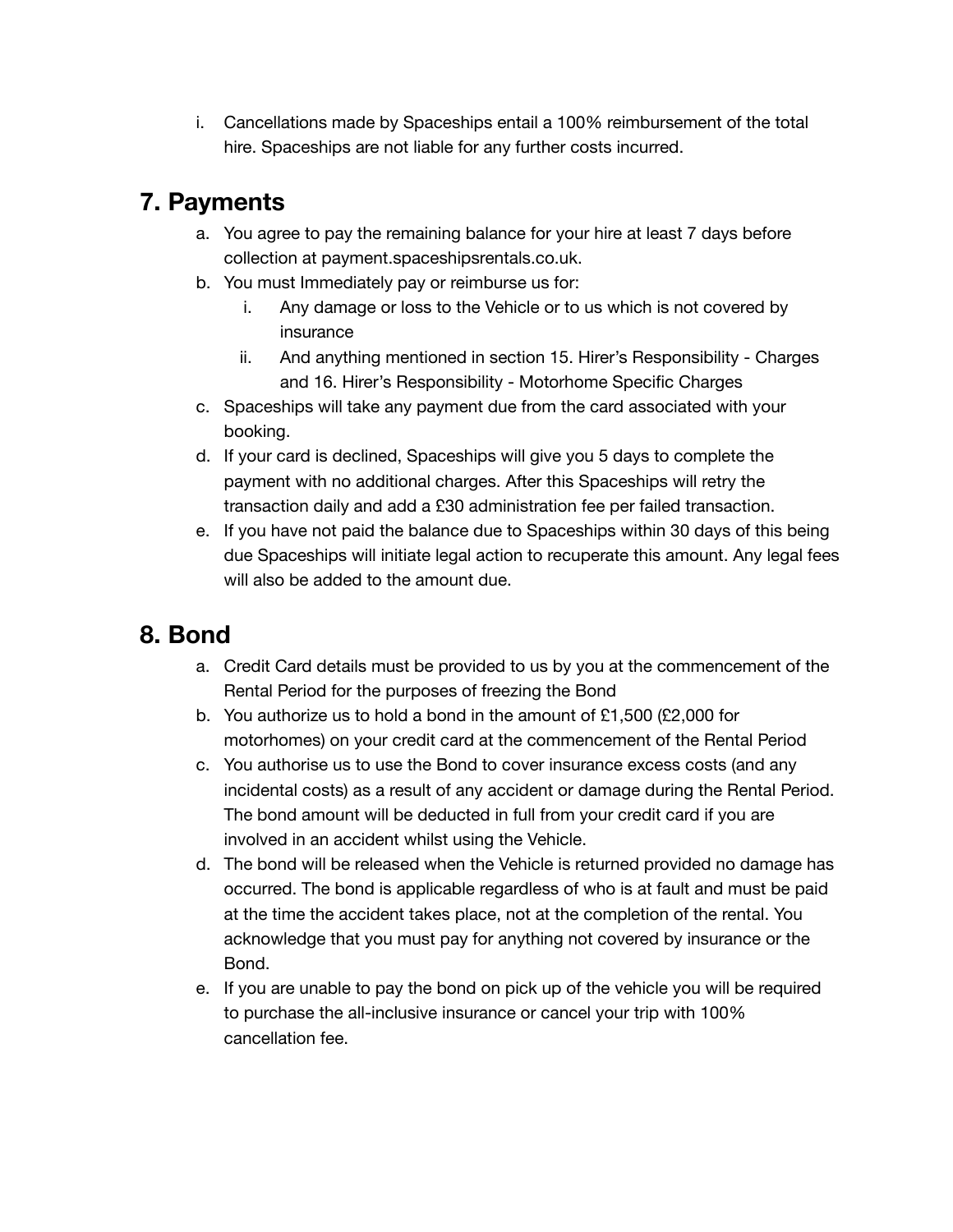#### **9. Insurance Options**

- a. All Spaceships rentals come with minimum insurance included for no extra cost in the daily rate. As the hirer, you are responsible for the Bond of £1500 (£2000 if a Motorhome) if you chose to stick with the minimum insurance. This is held for the duration of your trip.
- b. With our minimum insurance, this is comprehensive, however there is the full excess to pay if you were to have an accident (£1500 for a campervan or £2000 with a motorhome) whether you were at fault or this was the third parties' fault.
- c. Spaceships will take the excess as soon as the accident happens.
- d. For additional non-refundable fees, you may purchase from us an "All inclusive" insurance. This will reduce the Bond payable by you on a per incident basis unless the loss or damage is not fully covered by insurance.
	- i. If an accident occurs before the expiry of the Rental Period you must repay the daily insurance fees for the remaining days of your hire if you still wish to obtain the benefit of "All inclusive" or "Half Cover" insurance for the remainder of the Rental Period. For avoidance of doubt "All Inclusive" or "Half Cover" covers the first accident only and if you want to continue your trip with this cover you must re-buy this cover for the remaining days.
- e. The "All inclusive" fees and the amount of reduction to the Bond are set out as follows:

|                                                | <b>Cost per Day</b> | <b>Bond/Excess</b> | <b>Maximum</b><br><b>Collectable (most</b><br>you will pay for the<br>insurance) |
|------------------------------------------------|---------------------|--------------------|----------------------------------------------------------------------------------|
| <b>Minimum Insurance</b>                       | Included            | £1500              | N/A                                                                              |
| <b>Minimum Insurance -</b><br><b>Motorhome</b> | <b>Included</b>     | £2000              | N/A                                                                              |
| <b>Half Cover</b>                              | £10                 | £750               | £300                                                                             |
| <b>Half Cover -</b><br><b>Motorhome</b>        | £15                 | £1000              | £400                                                                             |
| <b>All-Inclusive</b>                           | £20                 | No Bond/Excess     | £600                                                                             |
| All-Inclusive -<br><b>Motorhome</b>            | £30                 | No Bond/Excess     | £800                                                                             |

#### **10. UK & Ireland travel only insurance options:**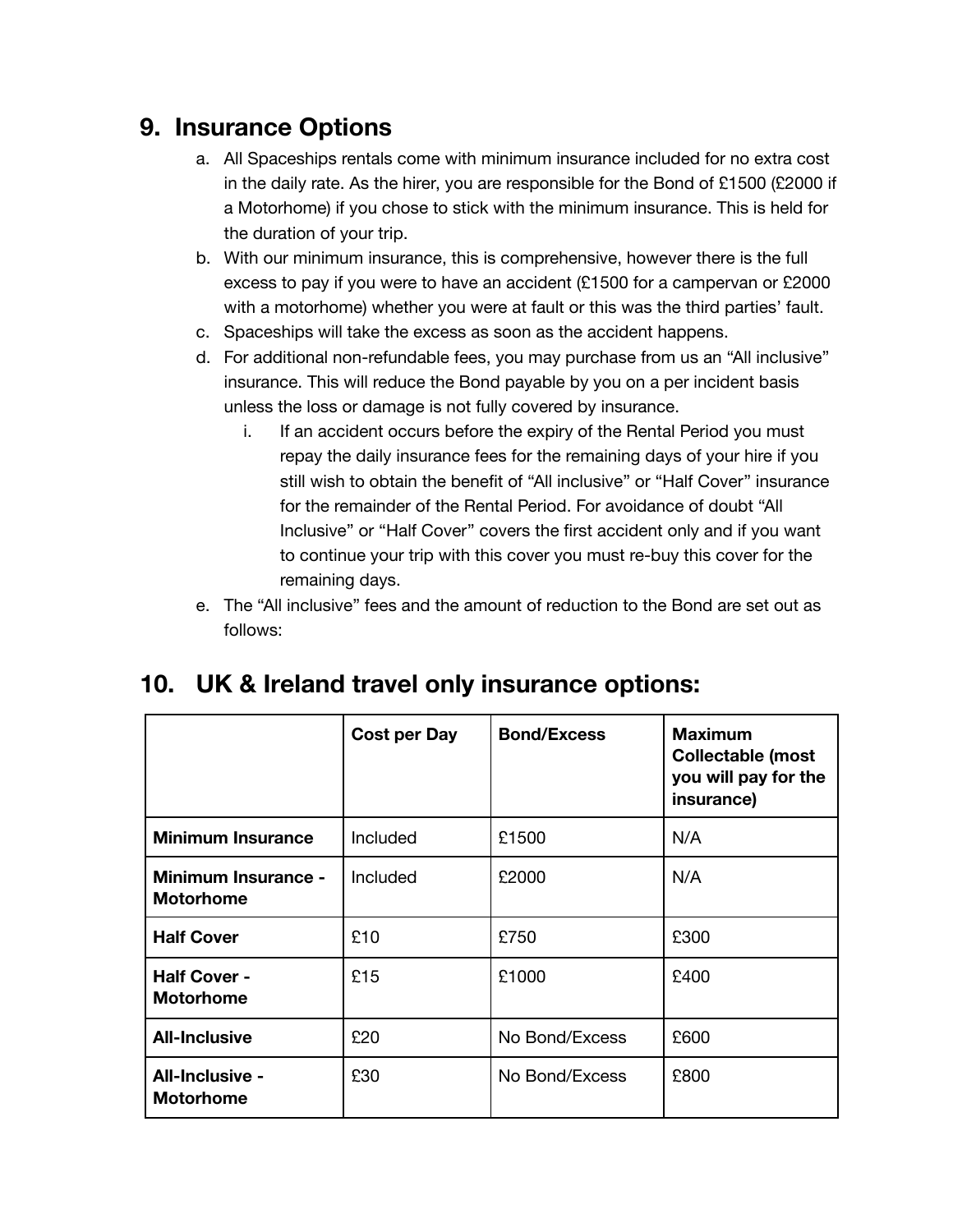|                                                | <b>Cost per Day</b> | <b>Bond/Excess</b> | <b>Maximum</b><br><b>Collectable (most</b><br>you will pay for the<br>insurance) |
|------------------------------------------------|---------------------|--------------------|----------------------------------------------------------------------------------|
| <b>Minimum Insurance</b>                       | Included            | £1500              | N/A                                                                              |
| <b>Minimum Insurance -</b><br><b>Motorhome</b> | Included            | £2000              | N/A                                                                              |
| <b>Half Cover</b>                              | £10                 | £750               | £300                                                                             |
| <b>Half Cover -</b><br><b>Motorhome</b>        | £15                 | £1000              | £400                                                                             |
| <b>All-Inclusive EU</b>                        | £25                 | No Bond/Excess     | £800                                                                             |
| All-Inclusive -<br><b>Motorhome EU</b>         | £35                 | No Bond/Excess     | £900                                                                             |

# **11. All EU countries plus select others (see 4.):**

## **12. Coverage provided by each insurance option:**

a. The cover provided by each insurance option is set out below:

| Coverage                                     | <b>Minimum</b><br><b>Insurance</b> | <b>Half Cover</b> | <b>All-Inclusive</b>              |
|----------------------------------------------|------------------------------------|-------------------|-----------------------------------|
| <b>Windscreen Cover</b>                      | <b>NO</b>                          | <b>NO</b>         | Yes                               |
| <b>Window/Glass</b><br>Damage                | <b>NO</b>                          | <b>NO</b>         | Yes                               |
| <b>Tyres (including</b><br><b>Punctures)</b> | <b>NO</b>                          | <b>NO</b>         | Yes                               |
| <b>Roof</b>                                  | <b>NO</b>                          | <b>NO</b>         | Yes (up to 1.8m on<br>Motorhomes) |
| <b>Underbody</b>                             | <b>NO</b>                          | <b>NO</b>         | Yes                               |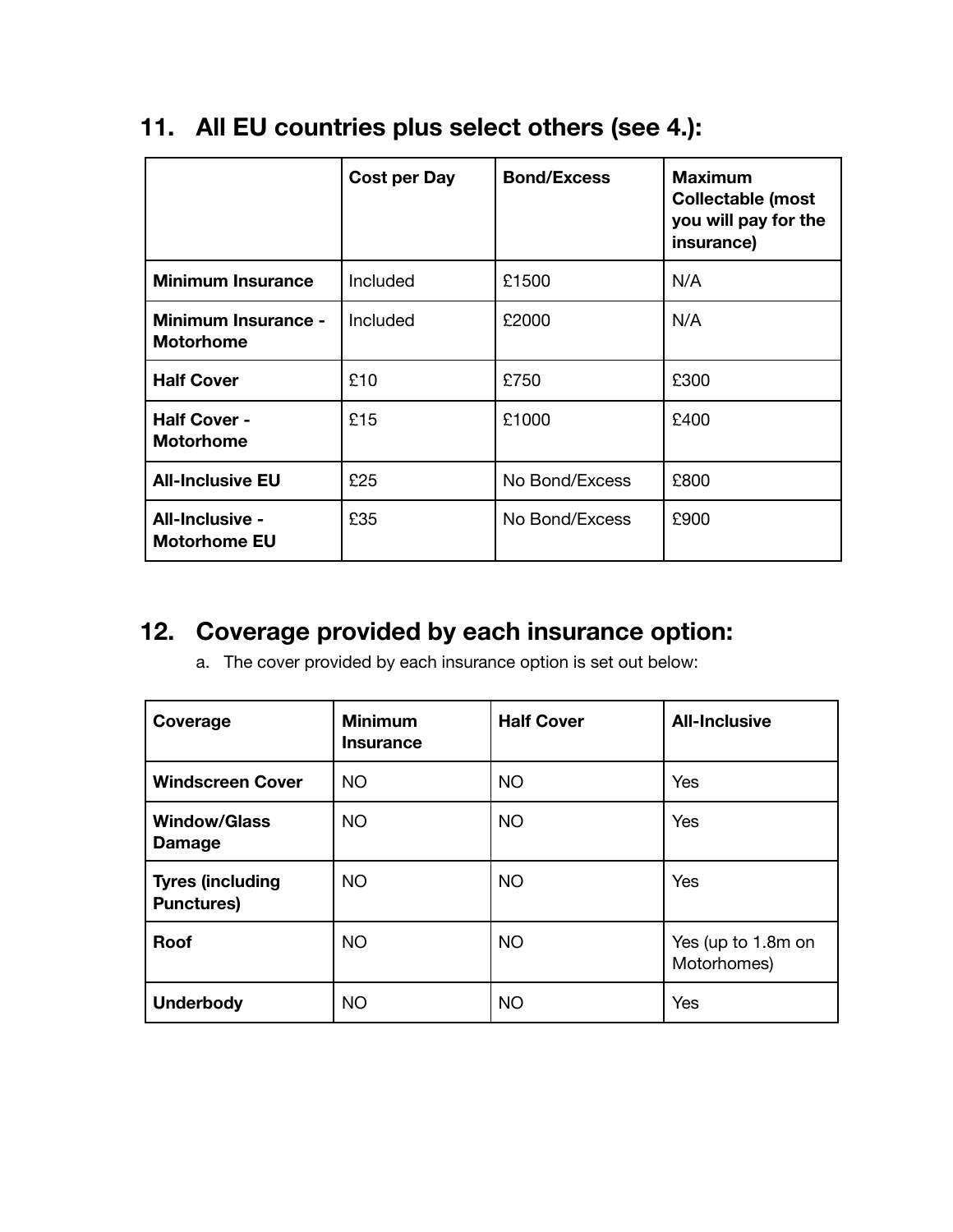#### **13. Additional Motorhome Insurance terms**

- a. Please note that our Motorhomes have some additional insurance terms which can be found below:
	- i. The Motorhome All Inclusive & half cover Insurance has the following exceptions which:
		- 1. Any damage to the underside caused by driving off-road
		- 2. Any damage to the vehicle which occurs over 1.8 metres from the ground
		- 3. The full cost of any damage to the motorhome caused by reversing manoeuvres irrespective of the insurance option chosen. To be clear this includes all movement going backwards whether intentional or not.
		- 4. Damage to the water system caused by putting fuel in the water tank
		- 5. Any damage inside the motorhome

## **14. Hirer's Responsibility - Charges**

- a. The hirer accepts the following charges will be applied to the hirer's credit/debit card:
	- i. Accepts responsibility for all speeding/parking/toll infringements, and £30 processing fee for each speeding/parking/toll infringement transferred into the hirer's name plus the cost of the fine where applicable;
	- ii. A minimum fee of £200 (£300 for the motorhome) for any evidence of smoking odours in the vehicle plus the cost of days the vehicle is off the road;
	- iii. A minimum fee of £100 (£200 for the motorhome) for returning the vehicle excessively dirty, with a stained interior and/or with rubbish left inside the vehicle;
	- iv. The repair of any damages to your vehicle or any third party vehicle as per the terms of your rental agreement;
	- v. If any damage happens to the vehicle during a hire period when the hirer does not have a zero excess policy Spaceships will charge the excess and apply a £30 admin fee.
	- vi. Maintaining water, oil and AdBlue levels is your responsibility. Any cost incurred will be reimbursed apart from AdBlue. Should any malfunction of the vehicle occur, any sign of overheating, you must stop the vehicle immediately or you will be held liable for the full cost of the repair.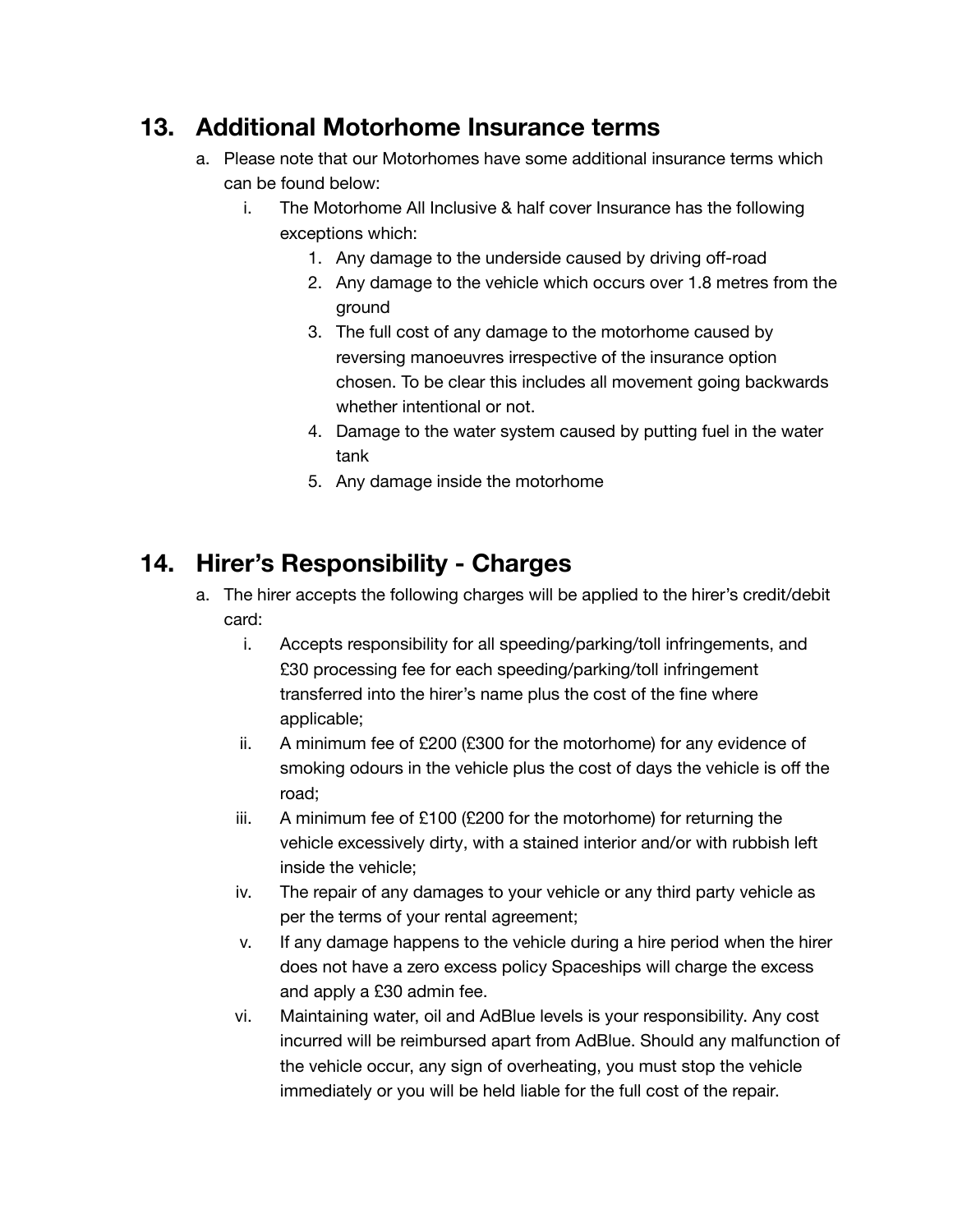- vii. The full cost of replacing lost or damaged keys irrespective of the insurance option chosen
- viii. The full cost of repairing damage to the underside of the car caused by driving off-road irrespective of the insurance option chosen.
- ix. The full cost of any breakdown support if needed to be pulled out from being stuck if not a sealed road.
- x. The cost of replacing any items/equipment/fittings provided with your Spaceship which have been damaged or lost. You have 24hrs to notify us if any items are missing/broken.
- xi. Late returns will be charged as per the rate in point 11.

#### **15. Additional Hirer's Responsibility - Motorhome Specific**

- a. The hirer accepts the following charges will be applied to the hirer's debit/credit card:
	- i. The full cost of repairing any damage to the water system caused by putting fuel in the water tank. This may be up to £10,000.
	- ii. £20 for the LPG tank which has not been filled up irrespective of the amount of gas in the tank. Spaceships does not refund LPG.
	- iii. The full cost of any damage to the motorhome which occurs above 1.8 metres from the ground irrespective of the insurance option chosen.
	- iv. The full cost of any damage to the motorhome caused by reversing manoeuvres irrespective of the insurance option chosen. To be clear this includes all movement going backwards whether intentional or not.
	- v. a fee of £200 if the toilet cassette or grey wastewater has not been emptied

#### **16. Maintenance, Accidents, Repairs, Security and Safety**

- a. You must:
	- i. Maintain the engine, brake oils, coolant levels and AdBlue (if applicable) if the Vehicle's warning lights indicate that this is required. Please note: We fill AdBlue before every hire and cover the first tank of AdBlue. Any cost incurred apart from AdBlue will be reimbursed upon production of a receipt.
	- ii. Ensure that the tyres are maintained at the manufacturer's recommended pressure;
	- iii. Keep the vehicle locked and the keys under your personal control at all times and produce such keys if the vehicle has been stolen
	- iv. Report to us any damage to the Vehicle or damage to any property caused by the Vehicle within 24 hours whether that be by email or telephone. If you do not, you acknowledge that your failure to do so will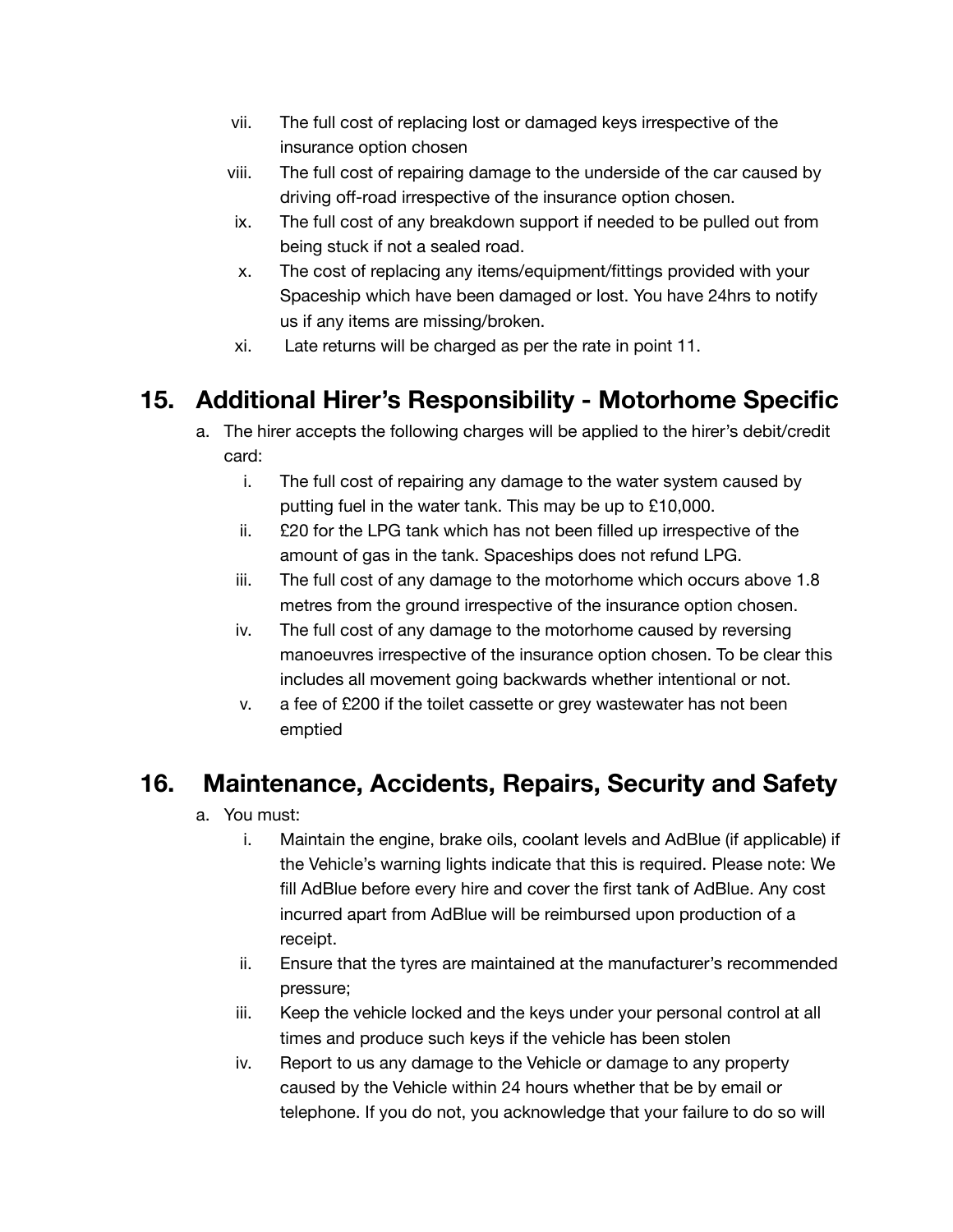invalidate any excess reduction taken under this Agreement, therefore, making you liable for full repair costs; generally, do all things necessary to keep and maintain the Vehicle in its current state and condition; and

- v. Not authorise or undertake any repairs to the Vehicle without our prior written authority except to the extent that the repairs are necessary to prevent further damage to the Vehicle or other property, in which case you must first attempt to contact us by phone and email to inform us of the steps you are intending to take and obtain our approval. We will only reimburse you for the cost of such authorised repairs if you keep and produce to us the original receipts for those repairs or salvage.
- vi. You agree that your vehicle may be fitted with a tracker for safety and security purposes. Data relating to the vehicle's speed, location and braking/acceleration will be collected. Spaceships reserves the right to use this data to support any insurance or negligence claims. Your vehicle's location may be used to notify you with useful information about the area you are travelling in.

#### **17. Indemnity & Release**

- a. Except to the extent we or others are liable at law, you agree that you are liable and must indemnify us immediately:
	- i. The loss of, and all damage to, the Vehicle;
	- ii. The cost of towing, recovering and storing the Vehicle;
	- iii. For all damage to the property of any person:
		- 1. Which is caused or contributed by you;
		- 2. Which arises from the use of the Vehicle by you;
	- iv. Appraisal or assessment fees;
	- v. Reasonable administrative fees and legal costs as a result of your breach of this Agreement or in respect of recovering costs payable by you (on a solicitor-client basis)
- b. You agree to use, operate and possess the Vehicle at your risk and you agree that we will have no responsibility or liability for any loss or damage or death except as required by law. To the full extent permitted by law you agree:
	- i. That you release and discharge us and our agents and employees from all claims and demands on us; and
	- ii. Any loss or damage whatsoever and whenever caused to you whether by way of death of, or injury to, any person of any nature or kind, accident or damage or loss of property, delay, financial loss (including accommodation or meal costs) or otherwise, arising directly or indirectly from or incidental to your use of the Vehicle or any accident to or involving the Vehicle or its use, operation, repair, maintenance or storage or which may otherwise be suffered or sustained in, upon or near the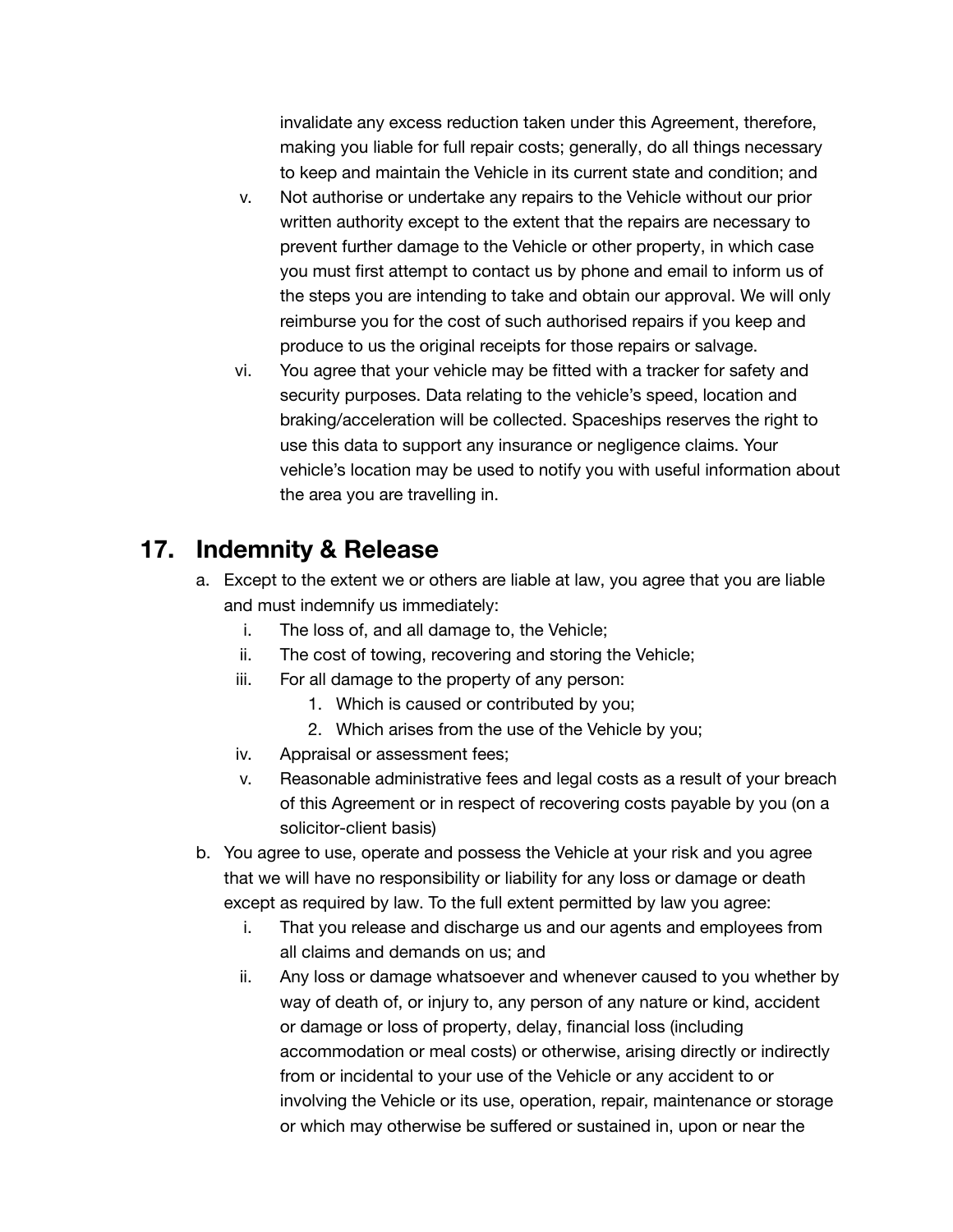Vehicle provided that this release shall not extend to any claims arising from a negligent act or omission by us; and

- iii. Any loss or damage as a result of items being left in the vehicle after its return to us or stolen from the vehicle.
- iv. Any person claiming the return of personal property left in the Vehicle is required to furnish us with satisfactory proof of ownership.
- v. You have rights conferred under consumer legislation and no provision in this Agreement is intended to exclude, restrict or modify any non-excludable terms implied by or rights which you may have under UK law.

#### **18. Return of the Vehicle**

- a. You must return the Vehicle to us:
	- i. To the your drop off location at the time and date shown on the Rental Agreement;
		- 1. With the fuel level equal to that when the vehicle was collected;
		- 2. In the same condition, as it was at the commencement of the Rental Period, fair wear and tear excepted.
- b. Change of Return Location (where applicable) is subject to availability and must be authorised by Spaceships UK with suitable notice. An additional charge of a minimum of £50 and up to £1000 applies to any authorised change of return location within the UK
- c. If you return the Vehicle to a location other than that shown on the Rental Document, a fee of at least
	- i. £1 per Kilometre plus a fixed rate of £200 will apply.
- d. Spaceships UK does not offer refunds for early returns. We strongly recommend customers invest in travel insurance due to early returns due to no fault or reason of Spaceships UK.
- e. If you do not return the vehicle by the date shown on the Rental Document, you must pay for any additional days hired plus a penalty of £150 for each day the vehicle is overdue. Please note you are liable for any costs up to and including the day that spaceships retrieve the vehicle.
- f. If you do not return the vehicle by the time shown on the Rental Agreement you must pay a penalty fee of 1 days to hire and £20 per hour the vehicle is late. If another booking is affected by the late return of your vehicle you may be charged a penalty fee of no less than £100. If by the end of the day the vehicle has not been returned, then the fees associated with 11.e will apply.
- g. We may request the immediate return of the Vehicle, or we may re-take possession of the Vehicle without notice if we reasonably suspect that:
	- i. You have breached a term or condition of this Agreement;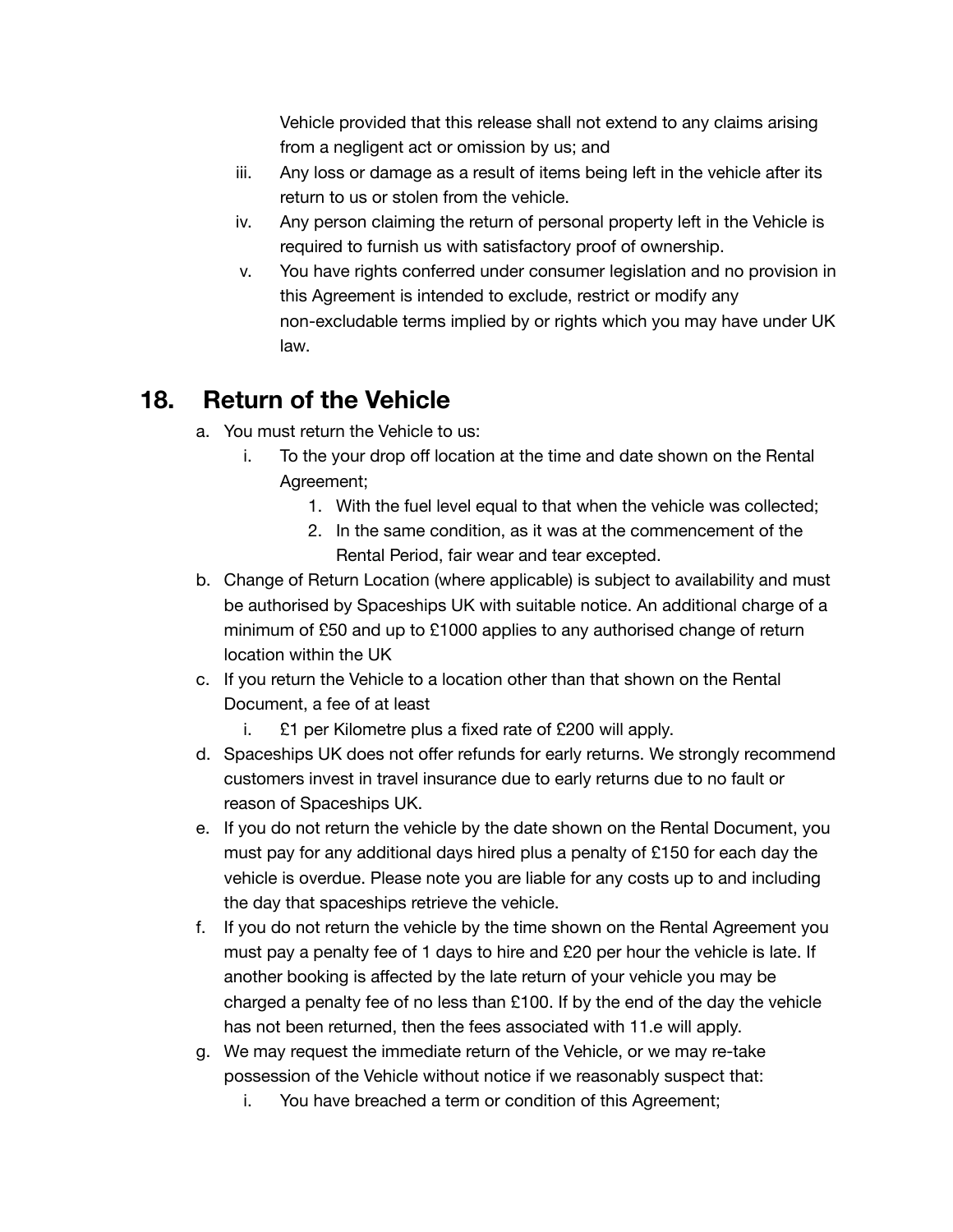- ii. Damage to the Vehicle, or injury to persons or property is likely to occur; or
- iii. The Vehicle may be or has been used for an unlawful purpose.
- h. Rental extensions are possible subject to availability. The suitable notice must be given to Spaceships UK for any authorisation to any rental. There is no guarantee of any extension regardless of the notice provided.
- i. If you have selected an out of hours drop off this is entirely subject to availability and must be agreed on the time of pick up or arranged by email and confirmed by a booking confirmation and updated on your rental agreement. Just adding after- hours does not mean you will automatically be able to do an after hours drop off. Our late fees will apply if you have not arranged a specific time and had it confirmed in writing.

#### **19. Acknowledgement & Warranties**

- a. By hiring a Vehicle from us you are deemed to have accepted this Agreement. This Agreement is deemed to have been entered into when you request a reservation. You warrant that the information contained in the Rental Document is true and correct and that the credit card details provided are those of the Hirer named on the Rental Document (not the Additional Drivers).
- b. You acknowledge that we give no express warranty in relation to the motor vehicle other than those conditions and warranties implied by statute, which cannot be excluded, restricted or modified, such as those under VOSA. Where we are permitted to limit liability under those statutes for breach of an implied condition or warranty you agree that our liability is limited to replacement, repair or re-supply of the Vehicle. All other warranties, conditions and other obligations which may be otherwise implied are expressly excluded in their entirety. The Company is not liable to you for any indirect, special, incidental or consequential damages relating to this Agreement.

# **20. Our Obligations**

- a. We will use our reasonable endeavours to replace the Vehicle in the event of breakdown or accident (caused by a third party) subject to availability and location.
- b. This is also subject to terms and conditions not being breached by the renter
- c. If we cannot supply a replacement vehicle under clause 21.a. then we will refund your hire fees for any whole days for which you lose total use of the Vehicle.
- d. If a breach of terms and conditions have occurred, then we reserve the right to not refund any monies whatsoever
- e. We will provide 24-hour road service free of charge subject to this Agreement.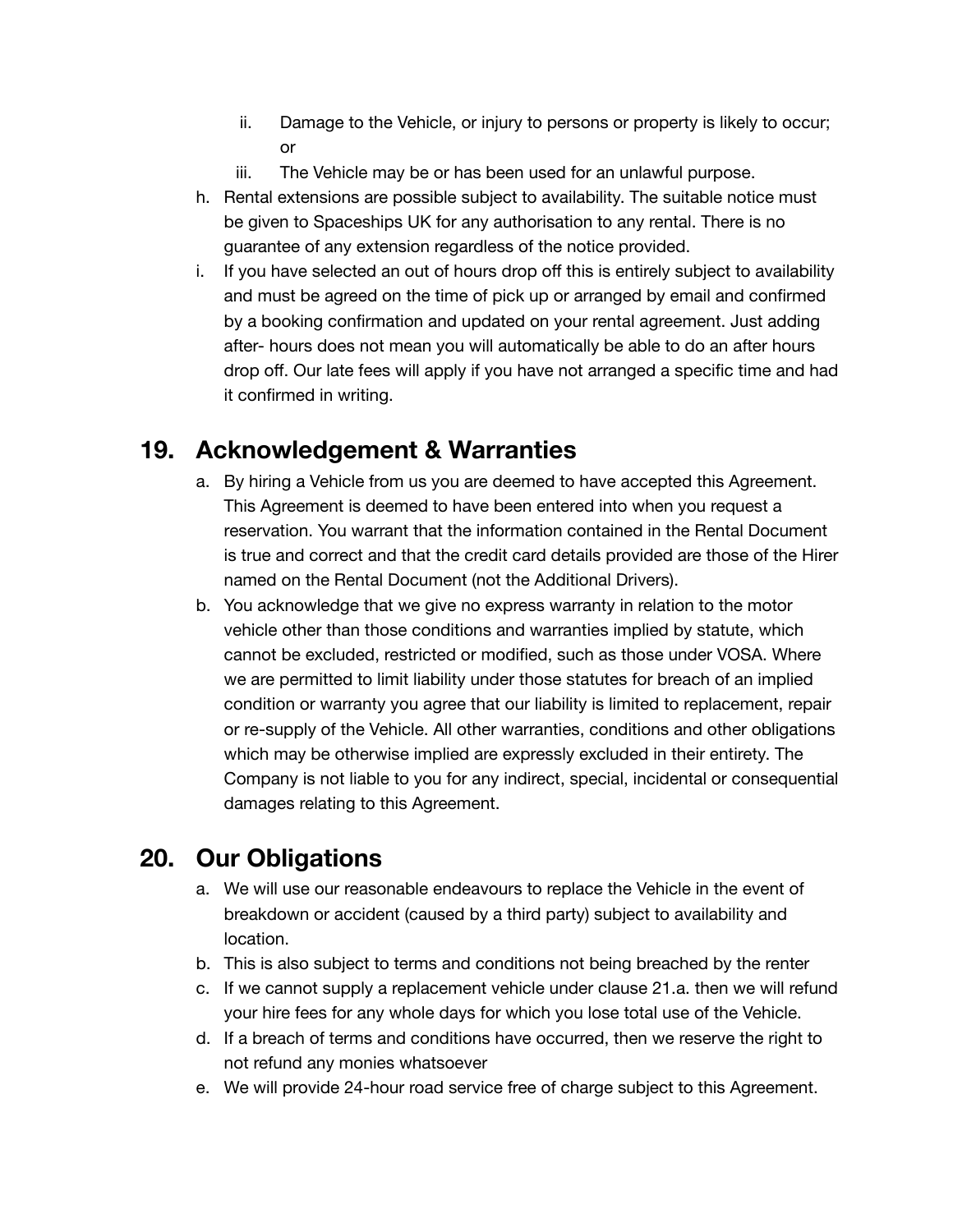# **21. Force Majeure**

- a. When an event beyond our reasonable control occurs and prevents or delays our ability to perform our obligations under this contract we reserve the right to hold any deposits and or payments paid and transfer these to a mutually agreed time in the future. We are not liable for any cancellations or loss of rental days that could occur due to force majeure events.
- b. Force majeure events include but are not limited to a natural event, epidemic or pandemic, act of Government, act of nature and civil emergencies.

## **22. VAT**

a. The Fees described in this Agreement are inclusive of VAT unless otherwise stated. You agree to pay VAT at the same time as you pay the Fees

#### **23. Termination**

- a. We may terminate this Agreement at any time if you breach this Agreement, or if any of the information contained in the Rental Document is found to be false.
- b. If this Agreement is terminated for any reason other than a breach by us, you must immediately pay all rental fees and other charges for the Rental Period as set out in this Agreement

#### **24. Jurisdiction**

a. This agreement is governed by the law in force in the United Kingdom

#### **25. Waiver**

a. If we elect not to exercise any of our rights arising as a result of a breach of this Agreement you acknowledge that our election will not constitute a waiver of any rights relating to any subsequent or another breach

## **26. Dispute Resolution**

- a. If you disagree with us or wish to file a complaint you agree to resolve your complaint or dispute with us by:
	- i. Immediately notifying us via email [\(info@spaceshipsrentals.co.uk\)](mailto:info@spaceshipsrentals.co.uk) within 5 Business Days of returning the Vehicle;
	- ii. Provide in writing exact details or your complaint together with any relevant evidence. Please note that all issues brought to us after your trip and not during thus giving us zero chance to remedy on your trip will not be reimbursed under any circumstances.